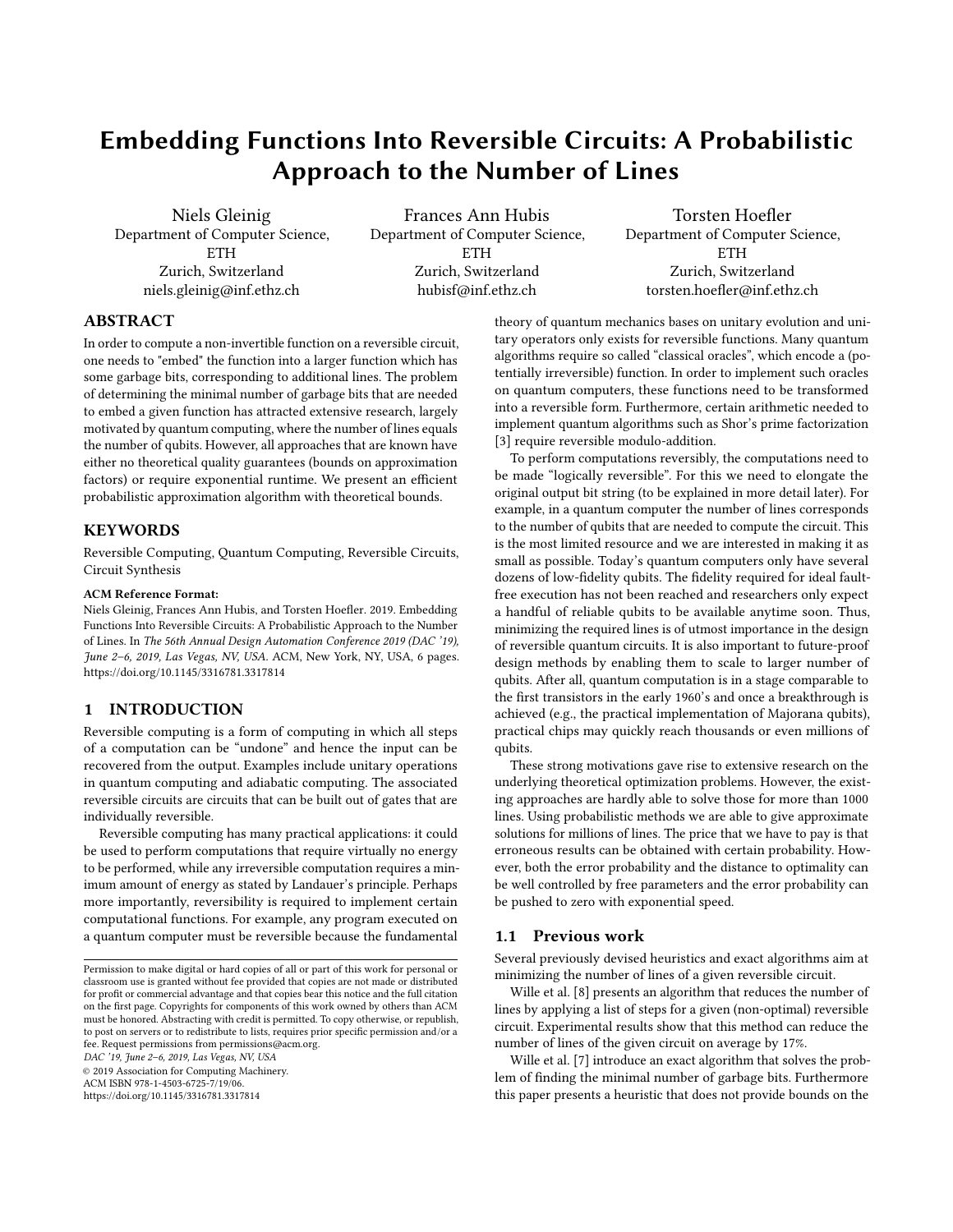approximation factors. The exact algorithm scales exponentially in time and has so far only been applied to inputs of size no larger than  $n = 65$ . Heuristic methods were used to calculate embeddings for up to  $n = 117$ .

Soeken et al. [4] present an algorithm that finds for a given function a cascade of Toffoli gates that produce the function (circuit synthesis). The algorithm requires the function to be invertible already and it needs to be given in QMDD form. Experimental results are presented for up to  $n = 100$  lines.

Maslov and Dueck [2] consider a more general problem than the one of this paper: For a given function  $f: \{0, 1\}^n \rightarrow \{0, 1\}^m$ find the minimal number of lines that are needed to embed  $f$  into a reversible circuit and then synthesize such a circuit. However, the part of finding the minimal number of lines is done by going through the whole truth table and counting which output occurs most often. This takes exponential time and space and hence is done in the experimental results section of that paper only for functions with  $n \leq 9$  and  $m \leq 10$ .

The problem considered by Soeken et al. [5] is also more general than the one of this paper: Find the minimal number of lines and then find an invertible function that serves as embedding. Three different methods are presented to compute the minimal number of lines. The first method gives an approximation, but there are no theoretical bounds on the approximation factors. The other two methods give exact results, but unless coNP=P, they take more than polynomial runtime (an exact theoretical analysis of the runtime is not given, but it is shown that the problem that they solve is coNPhard). Furthermore 2 different embedding methods are presented. In the experimental results section, exact results are obtained for  $n, m \leq 65$ . Heuristic results are obtained for  $n \leq 143, m \leq 139$ .

Zulehner and Wille [9] introduce another method for the embedding problem. In the experimental results section, results with up to  $n \leq 65$ ,  $m \leq 139$  are presented.

Overall, there exist many interesting approaches to solve the problem that we consider in this paper. However, to the best of our knowledge, none of the existing exact solutions works for general functions with, say,  $n, m \ge 200$  (and due to the coNP-hardness they will most likely never exist). For the non-exact methods, there are no non-trivial theoretical bounds on approximation factors, that tell us how far away from optimality they are. Also many of them still do not work for  $n, m \ge 1000$ . So for the number of qubits in existing quantum computers, the existing methods may suffice, but for future quantum computers they will not suffice.

# **2 BACKGROUND AND PROBLEM FORMULATION**

Suppose we are given a function  $f : \{0,1\}^n \to \{0,1\}^m$ . If f is non-invertible (which is for example certainly the case if  $m < n$ ) it can not directly be computed by a reversible circuit. A certain trick is needed: We search a  $k \in \mathbb{N}$  for which there is an invertible function  $\tilde{f}: \{0,1\}^{m+k} \to \{0,1\}^{m+k}$  such that for all  $\vec{x} \in \{0,1\}^n$ and all  $1 \le i \le m$ , the *i*-th component of the output satisfies  $\tilde{f}_i(\vec{x},\vec{0}) = f_i(\vec{x})$ , where  $\vec{0}$  denotes the zero-vector with  $m + k - n$ components. Now the functions  $f$  and  $\tilde{f}$  coincide on the first  $m$ components and we will say that  $f$  is embedded into  $\tilde{f}$ .



**Figure 1: Reversible circuit for**  $f : \{0,1\}^3 \rightarrow \{0,1\}$  with Sum – Of – Product **(SOP) representation**  $(x_1, x_2, x_3)$   $\mapsto$   $f_1$  = x<sup>1</sup> ∨ x2x<sup>3</sup> **and a truth table given in Table 1. From the truth table one can see that this function has**  $\mu = 5$  and hence [ $log_2(5)$ ] = 3 garbage bits are needed. Consequently this cir**cuit is an embedding with the minimal number of lines.**

### **Table 1: Truth Tables for Figure 1**

| (a) Original |          |              |          | (b) Possible Embedding |          |          |                  |          |                |          |          |  |
|--------------|----------|--------------|----------|------------------------|----------|----------|------------------|----------|----------------|----------|----------|--|
| $x_1$        | $x_2$    | $x_3$        | T1       | $x_1$                  | $x_2$    | $x_3$    | 0                | Ť1       | q <sub>1</sub> | $g_2$    | 93       |  |
| $\theta$     | 0        | $\theta$     | $\theta$ | 0                      | 0        | $\theta$ | $\Omega$         | 0        | 0              | $\theta$ | $\Omega$ |  |
| $\theta$     | 0        | 1            | $\theta$ | $\theta$               | $\theta$ |          | $\boldsymbol{0}$ | $\theta$ | $\theta$       | 1        | 0        |  |
| $\theta$     |          | $\theta$     | $\theta$ | 0                      |          | $\theta$ | $\theta$         | $\theta$ |                | $\theta$ | 0        |  |
|              | 0        | $\mathbf{0}$ | 1        | 1                      | $\theta$ | $\theta$ | $\boldsymbol{0}$ | 1        | $\theta$       | $\theta$ | 0        |  |
| $\theta$     |          | 1            | 1        | 0                      |          |          | $\theta$         | 1        |                |          | 0        |  |
|              |          | $\theta$     | 1        |                        |          | $\theta$ | $\theta$         |          |                |          | 1        |  |
| 1            | $\theta$ | 1            | 1        |                        | $\theta$ |          | $\theta$         | 1        | $\theta$       | 1        | 0        |  |
|              |          | 1            | 1        |                        |          |          | $\theta$         | 1        |                | 0        |          |  |

The new function  $\tilde{f}$  is invertible and therefore it can be computed by a reversible circuit with  $m + k$  lines.

It is easy to see that the smallest possible *k* satisfies  $n-m \leq k \leq n$ , which gives good bounds when  $m$  is small, but may be far off for large m.

We define for any  $x \in \{0, 1\}^n$  the set of input values that map to the same output as  $x$ 

$$
M_x := \{x' \in \{0, 1\}^n | f(x) = f(x')\}
$$
 (1)

and the cardinality of the largest set on which  $f$  is constant

$$
\mu := \max_{x \in \{0,1\}^n} |M_x|.
$$
 (2)

Then the smallest possible  $k$  for which an embedding  $\tilde{f}$  exists, is given by [2]

$$
k = \lceil \log_2(\mu) \rceil. \tag{3}
$$

This can be deduced from the simple observation that with each bit that we add to the output, we can half the number of inputs (or half  $+$   $\frac{1}{2}$  if the cardinality is odd) that map to one particular output. So by adding i bits to the output the cardinality of the largest set on which our function is constant, can be reduced to  $\lceil \mu \cdot 2^{-i} \rceil$  and with  $i = k = \lfloor log_2(\mu) \rfloor$  this quantity becomes 1 and all inputs map to different outputs.

Summarizing this, the problem of determining the minimal number of garbage bits that are needed is computationally equivalent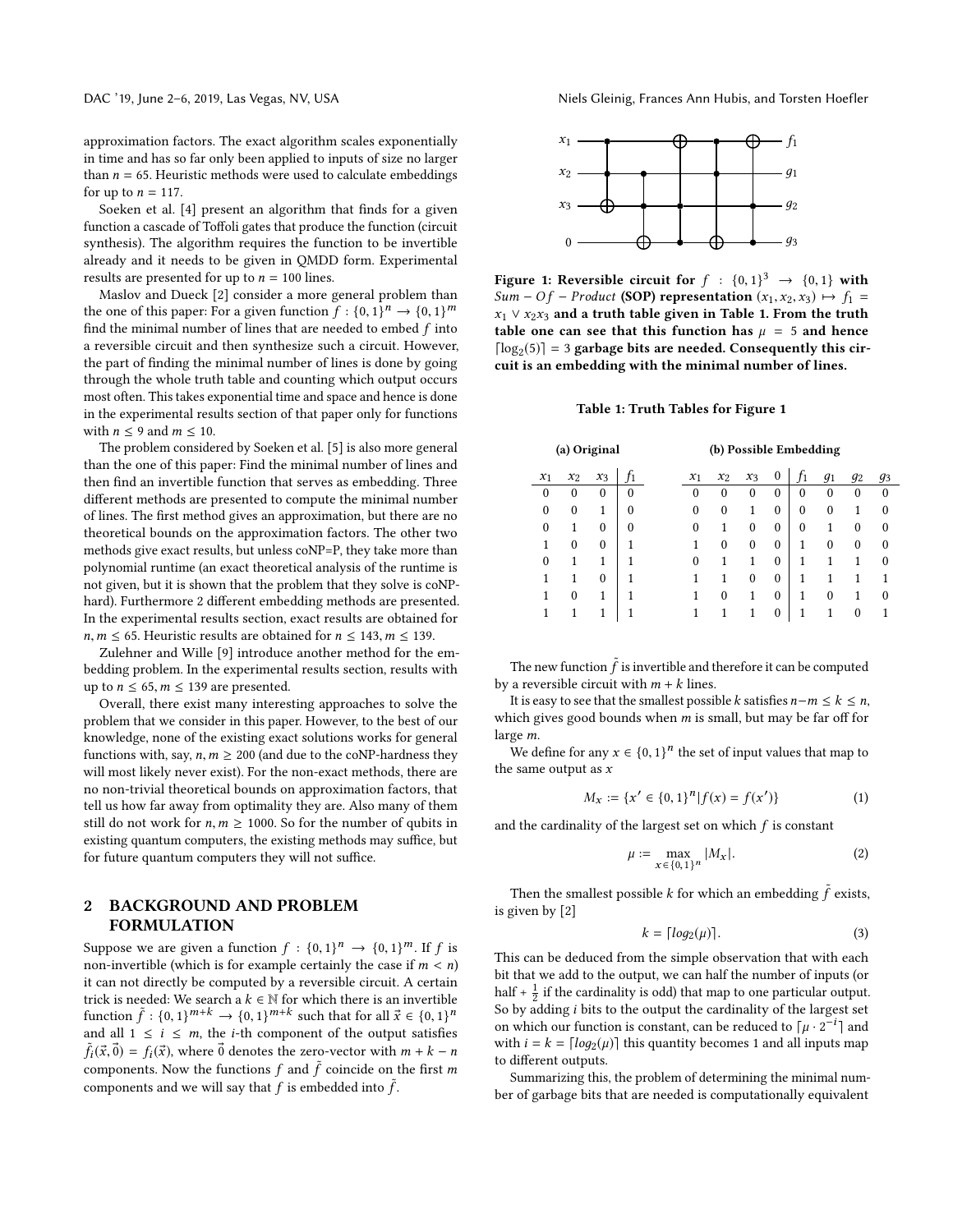

**(b)**

**Figure 2: Reversible circuits for**  $f : \{0, 1\}^3 \rightarrow \{0, 1\}$  with Sum-*Of Products* **(SOP) representation**  $(x_1, x_2, x_3) \mapsto f_1 = x_1 \overline{x_2} \overline{x_3}$  ∨  $x_1x_2x_3$ , and a truth table given in Table 2. This function has  $\mu = 5$  and hence  $\lceil \log_2(5) \rceil = 3$  garbage bits are needed (a) Non**optimal embedding with 4 garbage bits, (b) Optimal embedding with 3 garbage bits**

to solving the following problem in which we introduced the normalizing factor  $\frac{1}{2^n}$ .

**The maximal preimage problem (MPP):** Let  $f : \{0, 1\}^n \rightarrow$  ${0, 1}^m$ . Determine

$$
c_f := \frac{1}{2^n} \max_{x \in \{0,1\}^n} |M_x|.
$$
 (4)

Unfortunately this problem is coNP-hard [5].

The reason why we have introduced the normalizing factor to the problem formulation is to facilitate the probabilistic interpretation of this problem: The probability that a uniformly at random chosen x satisfies  $|M_x| = \mu$  is at least  $c_f$ .

# **3 ALGORITHM AND RESULTS**

In this paper we introduce the Maximal Preimage Sampling Algorithm (MPS algorithm), which is a probabilistic additive approximation scheme for the MPP. The properties of the MPS algorithm are summarized in the following theorem.

THEOREM 3.1. The MPS algorithm takes as input a function  $f$ :  ${0, 1}^n \rightarrow {0, 1}^m$  and  $\epsilon_d, \epsilon_p > 0$  and outputs a number ĉ. If  $c_f$  is the actual answer to the MPP problem for f, we have  $|\hat{c} - c_f| < \epsilon_d$ 

### **Table 2: Truth Tables for Figure 2**

| (a) Original |          |          |   |  | (b) Possible Embedding |          |          |              |          |          |                |       |  |  |
|--------------|----------|----------|---|--|------------------------|----------|----------|--------------|----------|----------|----------------|-------|--|--|
| $x_1$        | $x_2$    | $x_3$    |   |  | $x_1$                  | $x_2$    | $x_3$    | $\mathbf{0}$ |          | $g_1$    | g <sub>2</sub> | $g_3$ |  |  |
| $\theta$     | $\theta$ | 0        | 0 |  | $\theta$               | 0        | $\theta$ | 0            | 0        | 0        | 0              | 0     |  |  |
| $\theta$     | $\theta$ | 1        | 0 |  | $\theta$               | $\theta$ | 1        | $\theta$     | $\theta$ | 0        | 1              | 0     |  |  |
| $\theta$     |          | 0        | 0 |  | 0                      | 1        | $\theta$ | $\theta$     | $\theta$ | 1        | $\theta$       | 0     |  |  |
| 1            | $\theta$ | 0        | 1 |  | 1                      | $\theta$ | 0        | $\theta$     | 1        | $\theta$ | 0              | 0     |  |  |
| 0            |          |          |   |  | 0                      |          |          | $\theta$     | 1        | 0        | 1              | 0     |  |  |
| 1            |          | $\theta$ | 0 |  |                        |          | $\theta$ | $\mathbf{0}$ | $\theta$ | 1        |                | 0     |  |  |
| 1            | $\Omega$ | 1        | 0 |  | 1                      | $\theta$ | 1        | $\theta$     | $\theta$ | 1        | 1              |       |  |  |
|              |          |          |   |  |                        |          |          | 0            |          |          | 0              |       |  |  |

with probability at least  $1 - \epsilon_p$ . The runtime of the algorithm is

$$
\Theta\left((n+m+E T(f))\frac{\log_2(\epsilon_p)}{\epsilon_d^3}\log_e\left(1-(1-\frac{\epsilon_p}{2})^{\frac{\log_2(1-\epsilon_d)}{\log_2(\epsilon_p/2)}}\right)\right),\quad(5)
$$

where  $ET(f)$  denotes the average time that it takes to evaluate f.

The algorithm implements a basic sampling procedure, where the sample sizes correspond to the number of iterations of an inner and an outer loop. For a probabilistic guarantee given by Theorem 3.1 and sample sizes

$$
\lceil S \rceil = \lceil \log_2(\epsilon_p/2) / \log_2(1 - \epsilon_d) \rceil \tag{6}
$$

$$
\lceil T \rceil = \lceil -\frac{1}{2\epsilon_d^2} \log_e \left( \frac{1}{2} \left( 1 - (1 - \frac{\epsilon_p}{2})^{\frac{1}{\lceil S \rceil}} \right) \right) \rceil \tag{7}
$$

the algorithm outputs a ( $\epsilon_d$ ,  $\epsilon_p$ )-secure MPP estimate. On a high level, the outer loop samples an input bit string uniformly at random, evaluates the output bit string of the given function and compares this image to the image of all inner-loop input bit strings, which are also sampled uniformly at random. If the number of identical images is larger than for any other previous sample of the outer loop, this preimage size is normalized and replaces the current MPP estimate.

The double loop seems inefficient: Why not just run one loop and count which output occurs most often? In that case one would be looking at a random variable that is not binomial and consequently Hoeffding's inequality and all of our probabilistic analysis would not apply anymore. The general problem of a random variable that can take many different values, is that when we sample it many times, some values will occur with a much larger frequency than their actual probability.

Interestingly the algorithm does not require to have f represented in any particular data structure (like a QMDD, ESOP, BDD, truth table etc) and if  $f$  is a function that can be evaluated in polynomial time then the MPS runs in polynomial time.

Also, using some calculus one can see that for fixed  $n, m, f, \epsilon_d$ , the runtime grows like  $\log(\epsilon_p)^2$  as  $\epsilon_p \rightarrow 0$ . So the error probability can be pushed to 0 with speed  $\exp(\sqrt{\text{runtime}})$ .

### **3.1 Proofs**

To prove Theorem 3.1 we first need a lemma. We also define for this whole section the quantities

$$
c_x := \frac{1}{2^n} |\{x' \in \{0, 1\}^n | f(x') = f(x)\}| = \frac{1}{2^n} |M_x|.
$$
 (8)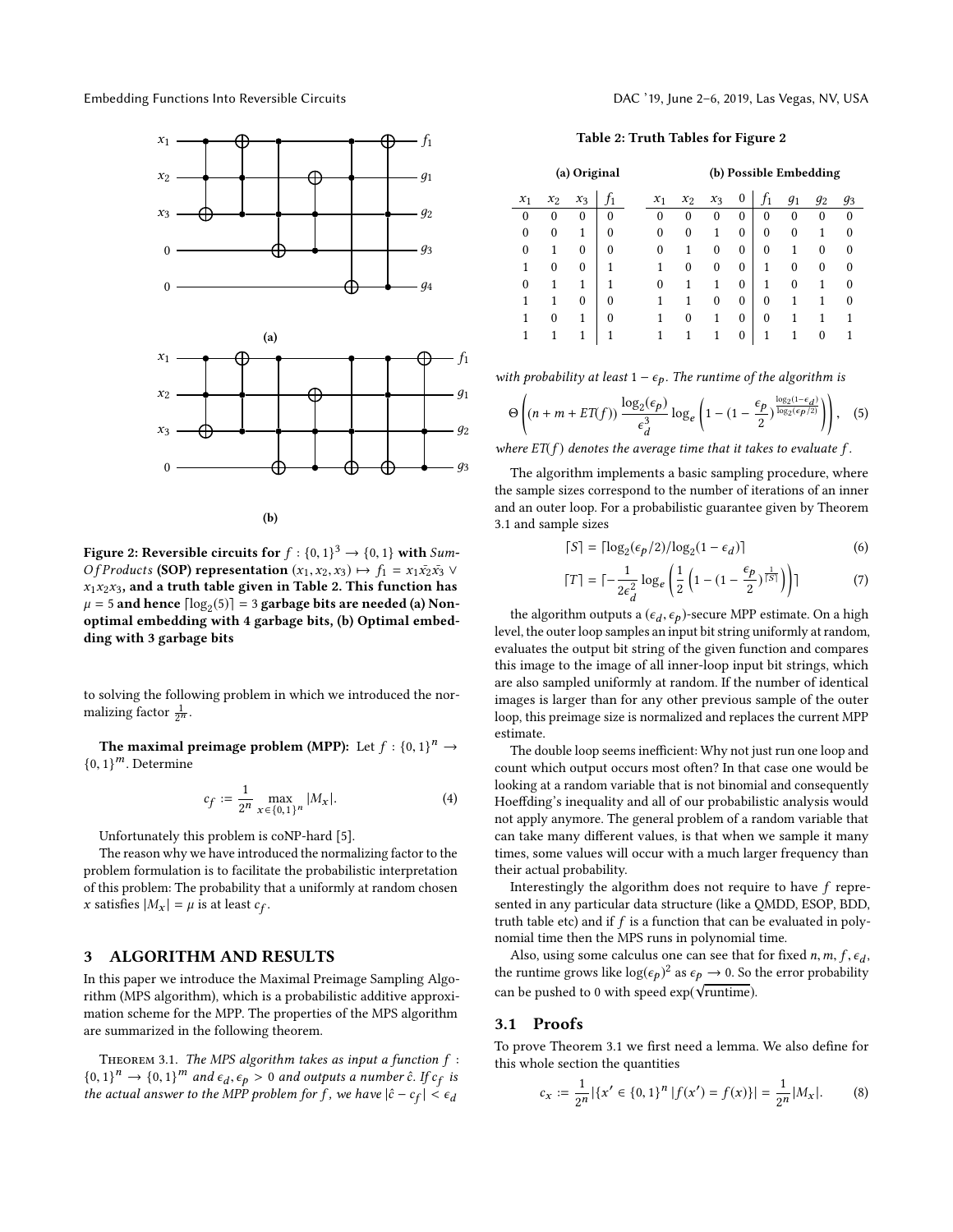**ALGORITHM 1:** Input: A function  $f : \{0, 1\}^n \rightarrow \{0, 1\}^m$  and  $\epsilon_d, \epsilon_p > 0$ . Output: MPP estimate  $\hat{c} \in \mathbb{R}^n$ . Multivariate random variables : x (drawn in outer loop of size  $\lceil S \rceil$ ), x' (drawn in inner loop of size  $[T]$ ).

Set  $\hat{c} = 0$  and  $S = \log_2(\epsilon_p/2)/\log_2(1 - \epsilon_d)$  and  $T = -\frac{1}{2\epsilon_d^2} \log_e \left( \frac{1}{2} \left( 1 - \left( 1 - \frac{\epsilon_p}{2} \right)^{\frac{1}{|S|}} \right) \right);$ **for** i from 1 to  $\lceil S \rceil$  **do** Sample *x* uniformly at random from  $\{0, 1\}^n$  and set  $\hat{c}_x = 0$ ; **for**  $j$  from 1 to  $[T]$  **do** Sample x' uniformly at random from  $\{0, 1\}^n$ ; **if**  $f(x') = f(x)$  **then**  $\hat{c}_x = \hat{c}_x + 1;$ **end if end for**  $\hat{c}_x = \frac{1}{\lceil T \rceil} \hat{c}_x$  $\hat{c} = \max(\hat{c}, \hat{c}_x);$ **end for return**  $\hat{c}$ ;

Lemma 3.2. Define the event

 $A := \text{``for all } x \text{ that we sample in the outer for-loop}$ of the MPS algorithm, we have  $|c_x - \hat{c}_x| \leq \epsilon_d$ ". (9)

Then

$$
\mathbb{P}(A) \ge 1 - \epsilon_p/2. \tag{10}
$$

PROOF OF LEMMA 3.2. Notice that for each  $x'$  that we sample in the inner for-loop, we will have  $f(x) = f(x')$  with probability  $c_x$ (because  $c_x$  is precisely the proportion of input values that satisfy  $f(x) = f(x')$ ). So  $[T] \cdot \hat{c}_x$  is distributed like a  $B([T], c_x)$  random variable (see appendix A). By Hoeffding's inequality

$$
\mathbb{P}(|c_x - \hat{c}_x| \le \epsilon_d) \ge 1 - 2 \exp\left(-2\lceil T|\epsilon_d^2\right). \tag{11}
$$

So the probability that for all of the  $\lceil S \rceil$  samples of x from the outer for-loop we have  $|c_x - \hat{c}_x| \leq \epsilon_d$  (this is precisely the event *A*) is

$$
\mathbb{P}(A) \ge \left(1 - 2\exp\left(-2\lceil T \rceil \epsilon_d^2\right)\right)^{\lceil S \rceil},\tag{12}
$$

and we have

$$
\left(1 - 2 \exp\left(-2\lceil T \rceil \epsilon_d^2\right)\right)^{\lceil S \rceil} \ge 1 - \frac{\epsilon_p}{2}
$$
\n
$$
\Leftrightarrow 1 - 2 \exp\left(-2\lceil T \rceil \epsilon_d^2\right) \ge \left(1 - \frac{\epsilon_p}{2}\right)^{\frac{1}{\lceil S \rceil}}
$$
\n
$$
\Leftrightarrow \exp\left(-2\lceil T \rceil \epsilon_d^2\right) \le \frac{1}{2} \left(1 - \left(1 - \frac{\epsilon_p}{2}\right)^{\frac{1}{\lceil S \rceil}}\right)
$$
\n
$$
\Leftrightarrow -2\lceil T \rceil \epsilon_d^2 \le \log_e \left(\frac{1}{2} \left(1 - \left(1 - \frac{\epsilon_p}{2}\right)^{\frac{1}{\lceil S \rceil}}\right)\right)
$$
\n
$$
\Leftrightarrow \lceil T \rceil \ge \frac{1}{-2\epsilon_d^2} \log_e \left(\frac{1}{2} \left(1 - \left(1 - \frac{\epsilon_p}{2}\right)^{\frac{1}{\lceil S \rceil}}\right)\right),
$$
\nand

 $\Box$ 

which is true by definition of  $T$ .

We are now in the position to prove Theorem 3.1.

PROOF OF THEOREM 3.1. We first prove the theorem for the case  $c_f < \epsilon_d$  and then for  $c_f \geq \epsilon_d$ .

If  $c_f < \epsilon_d$ , every x that we sample in the outer for-loop will have the property  $0 \leq c_x \leq c_f < \epsilon_d$ . Since the estimators  $\hat{c}_x$  from the MPS algorithm always satisfy  $\hat{c}_x \ge 0$  we can see that if also the inequality  $|c_x - \hat{c}_x| \leq \epsilon_d$  holds, then we have  $|c_f - \hat{c}_x| \leq \epsilon_d$ . So if all x that we sample in the outer for-loop satisfy  $|c_x - \hat{c}_x| \leq \epsilon_d$ (which is precisely event A of Lemma 3.2), then  $|c_f - c_x| \leq \epsilon_d$  holds for all sampled x and hence also  $|c_f - \hat{c}| \leq \epsilon_d$ . But according to Lemma 3.2 this event has probability  $\mathbb{P}(A) \ge 1 - \frac{\epsilon_p}{2}$  and hence  $\mathbb{P}(|c_f - \hat{c}| \le \epsilon_d) \ge 1 - \frac{\epsilon_p}{2} > 1 - \epsilon_p$ . This proves the theorem for the case  $c_f < \epsilon_d$ .

For the case  $c_f \geq \epsilon_d$  appart from the event

$$
A := "for all x that we sample in the outer for-loopwe have  $|c_x - \hat{c}_x| \le \epsilon_d"$  (14)
$$

we also consider the event

 $B :=$  "some of the x that we sample in the outer for-loop

satisfies 
$$
c_x = c_f
$$
 ". (15)

Clearly  $A \cap B$  implies  $|\hat{c} - c_f| \leq \epsilon_d.$  Having seen in Lemma 3.2 that  $\mathbb{P}(A)$  ≥ 1 −  $\epsilon_p/2$  it suffices to prove  $\mathbb{P}(B)$  ≥ 1 −  $\epsilon_p/2$ , because then

$$
\mathbb{P}(A \cap B) = \mathbb{P}(A) + \mathbb{P}(B) - \mathbb{P}(A \cup B) \ge 1 - \epsilon_p/2 + 1 - \epsilon_p/2 - 1 = 1 - \epsilon_p.
$$
\n(16)

Since  $c_f \geq \epsilon_d$ , the probability that a uniformly at random sampled  $x \in \{0,1\}^n$  satisfies  $c_x = c_f$  is at least  $\epsilon_d$ . So the probability that none of the x that we sample in the outer for-loop satisfies  $c_x = c_f$ is at most

$$
(1 - \epsilon_d)^{\lceil S \rceil} \le (1 - \epsilon_d)^{\log_2(\epsilon_p/2)/\log_2(1 - \epsilon_d)} = \frac{\epsilon_p}{2}
$$
 (17)

and hence  $\mathbb{P}(B) \ge 1 - \epsilon_p/2$ , which proves the theorem for  $c_f \ge \epsilon_d$ . The runtime of this algorithm can be found by multiplying the lengths of the 2 for-loops with the runtime of the computations that we do inside of the for loops. The latter is given by  $\Theta(n+m+ET(f))$ where *n* accounts for generating a random binary string of length *n* and *m* accounts for comparing 2 outputs.  $\Box$ 

### **3.2 Experimental results and examples**

We first show an example that illustrates a problem into which our algorithm can run and we explain how to solve it: When  $c_f$  is very small, then due to the logarithmic relation between  $c_f$  and the number of lines, estimation errors of  $c_f$  can lead to large estimation errors of the number of lines.

**Example 1** If the MPS algorithm returns for  $f : \{0, 1\}^{10} \rightarrow$  $\{0, 1\}^6$  with  $\epsilon_p = 0.01$  and  $\epsilon_d = 0.1$  the value  $\hat{c} = 0.65$ , then with probability at least 0.99 we need  $10 = \lceil \log_2(2^{10} \cdot (0.65 - 0.1)) \rceil$  = [ $\log_2(2^{10} \cdot (0.65 + 0.1))$ ] additional output lines to synthesize f. If  $\hat{c} = 0.2$ , we need between  $7 = \lceil \log_2(2^{10} \cdot (0.2 - 0.1)) \rceil$  and  $9 = \lceil \log_2(2^{10} \cdot (0.2 + 0.1)) \rceil$  additional output lines.

In general the amount of numbers of the form  $\frac{1}{2^i}$  in our confidence interval equals the uncertainty about the number of lines that we need. If this number is too big we may run the algorithm again with a smaller  $\epsilon_d$ . The smaller the actual  $c_f$  (and hence the expected  $\hat{c}$ ) is, the more uncertainty about the number of lines we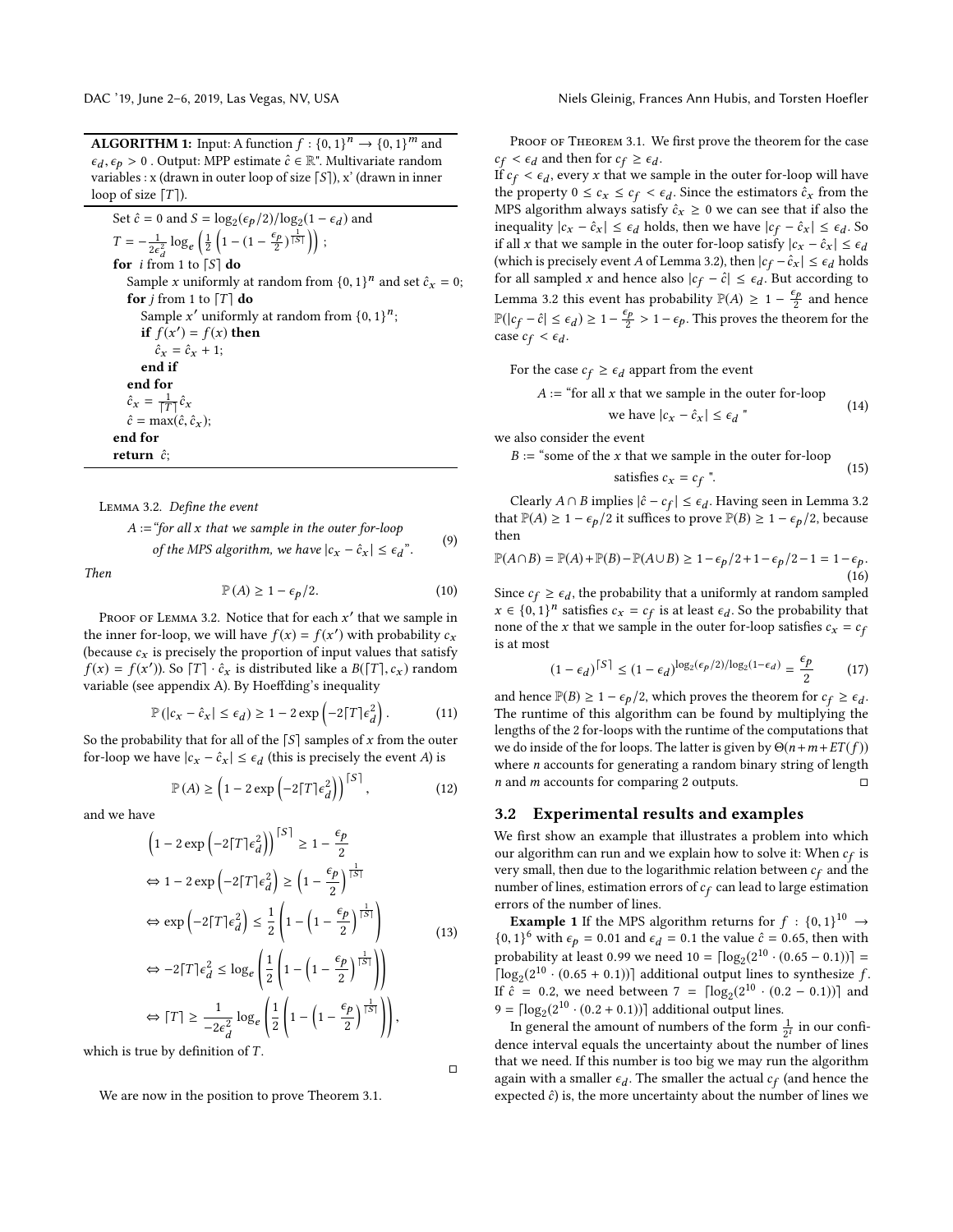will have. However, since  $c_f \geq 2^{-m}$  (this follows from the pigeon hole principle), the number of times that we have to repeat that process is bounded: Any interval of length  $2 \cdot 2^{-(m+1)}$  which is contained in  $(2^{-m}, 1]$ , has at most one point of the form  $\frac{1}{2^{i}}$ . So choosing  $\epsilon_d = 2^{-(m+1)}$  we are left with an uncertainty of at most 1 line.

**Example 2:** Let 
$$
f : \{0, 1\}^{10000000} \rightarrow \{0, 1\}^3
$$
 defined by

$$
f(x) = Dec2Bin(p(Bin2Dec(x)) \mod 8), \tag{18}
$$

where  $p(x) = x^3 + x$  is a polynomial. With some simple numbertheoretic arguments one can check that  $c_f = 3/8 = 0.375$ : Since addition and multiplication commute with the mod operation, all inputs x with  $Bin2Dec(x) \mod 8 = 0$  are mapped by f to [0, 0, 0], those with  $Bin2Dec(x) \mod 8 = 1, 2 \text{ or } 5$  are mapped to  $[0, 1, 0]$ , those with  $Bin2Dec(x) \mod 8 = 3, 6$  or 7 are mapped to [1, 1, 0] and those with  $Bin2Dec(x) \mod 8 = 4$  are mapped to [0, 1, 0]. Hence the outputs [0, 1, 0] and [1, 1, 0] have the largest preimages, each containing  $\frac{3}{8}$ -th of the input space.

This is a function of a size far beyond the scope of what any of the existing algorithms can compute. We ran the MPS-algorithm on f for different values of  $\epsilon_p$  and  $\epsilon_d$  and summarized the results in Figure 3. With  $\epsilon_d = 0.01$  and  $\epsilon_p = 0.01$  we obtained  $\hat{c} = 0.38081$ which indeed is 0.01-close to  $c_f$ . This means that to implement this function with a reversible circuit with a probability of at least 0.99 we need 100000002 lines. Also with all the other values of  $\epsilon_p$ ,  $\epsilon_d$ we have estimated the correct number of lines.

To compare the improvement of MPP estimates for a variation of the ( $\epsilon_d$ ,  $\epsilon_p$ ) parameters, we estimated the MPP for the example function of Equation 18 as calculated from Algorithm 1. The resulting plot of Figure 3 shows how a decrease in the approximation parameter  $\epsilon_d$  shifts the MPP estimates  $\hat{c} = c_{MPS} \epsilon_d$ -close to the true value. Note how the security parameter  $\epsilon_p$  only marginally influences this shift, up to sample-based fluctuations within the allowed margin. The corresponding sample sizes and number of function evaluations are listed in the lower part (b) of Figure 3.

Another parameter-dependent run-time comparison for the example function 'co14' of the RevLib [6] benchmark library is given in Figure 4(b). Note how it is a worst-case embedding, where  $k$ takes its maximal value n.

In the previous example we were able to determine the exact values of  $c_f$ , because we had knowledge about the algebraic properties of the function. Of course in such cases it would not be necessary to use our algorithm and we just used this trivial example to demonstrate the correctness of the algorithm. In the following example we will compute  $c_f$  for a difficult function for which we do not know the exact values.

**Example 3:** Consider the function  $f : \{0, 1\}^{10000000} \rightarrow \{0, 1\}^4$ that is defined by

$$
f(x) = \text{Dec2Bin}(\# \text{OfDifferentPrimeFactors}(Sum(x))), \qquad (19)
$$

so that for example any input x with  $sum(x) = 60$ , has  $f(x) =$ [0, 0, 1, 1], because  $60 = 2 * 2 * 3 * 5$  has three different prime factors. Applying our algorithm with  $\epsilon_d = 0.1$  and  $\epsilon_p = 0.05$ , we obtained  $c_f$  = 0.36907, meaning that for this function we need 100000003 lines.

Functions of the form  $f(x) = a^x \mod N$  play a fundamental role in Shor's algorithm. In the next example we test MPS on such a function. Again we choose a simple example of such a function for which we know the correct value. We also view this function as a function which is defined on a finite set of natural numbers (and not binary strings).

**Example 4:** Consider the function

$$
f: \{1, 2, ..., 2^{40} - 1\} \to \{1, 2, ..., 2^{40} - 1\}
$$
  

$$
x \mapsto 16^x \mod 2^{40} - 1.
$$
 (20)

Here the correct value is again easy to see: Since this function is 10-periodic we have  $c_f = 0.1$  and we need  $\lceil \log_2(2^{40} \cdot 0.1) \rceil = 37$ garbage bits. We ran the MPS algorithm with  $\epsilon_p = 0.1$  and  $\epsilon_d = 0.1$ and obtained  $\hat{c} = 0.12644$  resulting in 1 qubit more than optimal. For  $\epsilon_p = 0.1$  and  $\epsilon_d = 0.05$  we obtained  $\hat{c} = 0.11605$ , which gives us the correct minimal number of garbage bits  $\lceil \log_2(2^{40} \cdot 0.11605) \rceil = 37$ .

**Benchmarks:** We tested our algorithm on several irreversible RevLib benchmark functions and compared them to exact solutions of the MPP as given by the cube-based Sum-Of-Product (SOP) method or Binary Decision Tree (BDD) method from [5] and further also to an approach based on function matrices [9]. The number of additional lines  $\hat{k}$  was correctly estimated for all functions with the parameter settings of only ( $\epsilon_d$ ,  $\epsilon_p$ ) = (0.1, 0.1). For these parameters we obtained advantageous or comparable run-times, which are listed in the Table of Figure 4 (a).

# **3.3 Implementation**

All experimental results on benchmark functions were calculated on a 2.6 GHz Intel Core i7 with a main memory of 16 GB 2400 MHz DDR4 (Mac OS 10.14.1). We implemented and evaluated all benchmark functions in MATLAB® R2017b based on the circuit representation provided by RevLib. The code for both the algorithm and the benchmark functions are available on GitHub, as well as the .mat files of all evaluations.

## **4 CONCLUSIONS AND FUTURE WORK**

We presented a probabilistic algorithm which efficiently approximates the minimal number of lines that are needed to implement a given function  $f : \{0,1\}^n \rightarrow \{0,1\}^m$  in a reversible circuit. By sampling at random from the input space, the algorithm estimates how many inputs are mapped to the same value as a given  $x$  and doing this for several  $x$  the algorithm estimates the size of the largest subset of the input space on which  $f$  is constant. On the other hand, determining the size of the largest set on which  $f$  is constant is mathematically equivalent to determining the number of lines that are needed to implement  $f$  with a reversible circuit. Using Hoeffding's inequality we are able to choose the lengths of the for-loops in such a way that the estimate of the algorithm differs from the correct value not more than  $\epsilon_d$  with a probability of at least 1 –  $\epsilon_p$ , where  $\epsilon_d$ ,  $\epsilon_p > 0$  are constants that can be chosen freely.

Our algorithm can be used in conjunction with existing methods that tackle the more general embedding (synthesis) problem [2], [9], [5]. Those often consist of two largely autonomous steps: First find the minimal number of lines or bits and secondly generate a cascade of gates or a function. Our algorithm can be used to do the first step more efficiently.